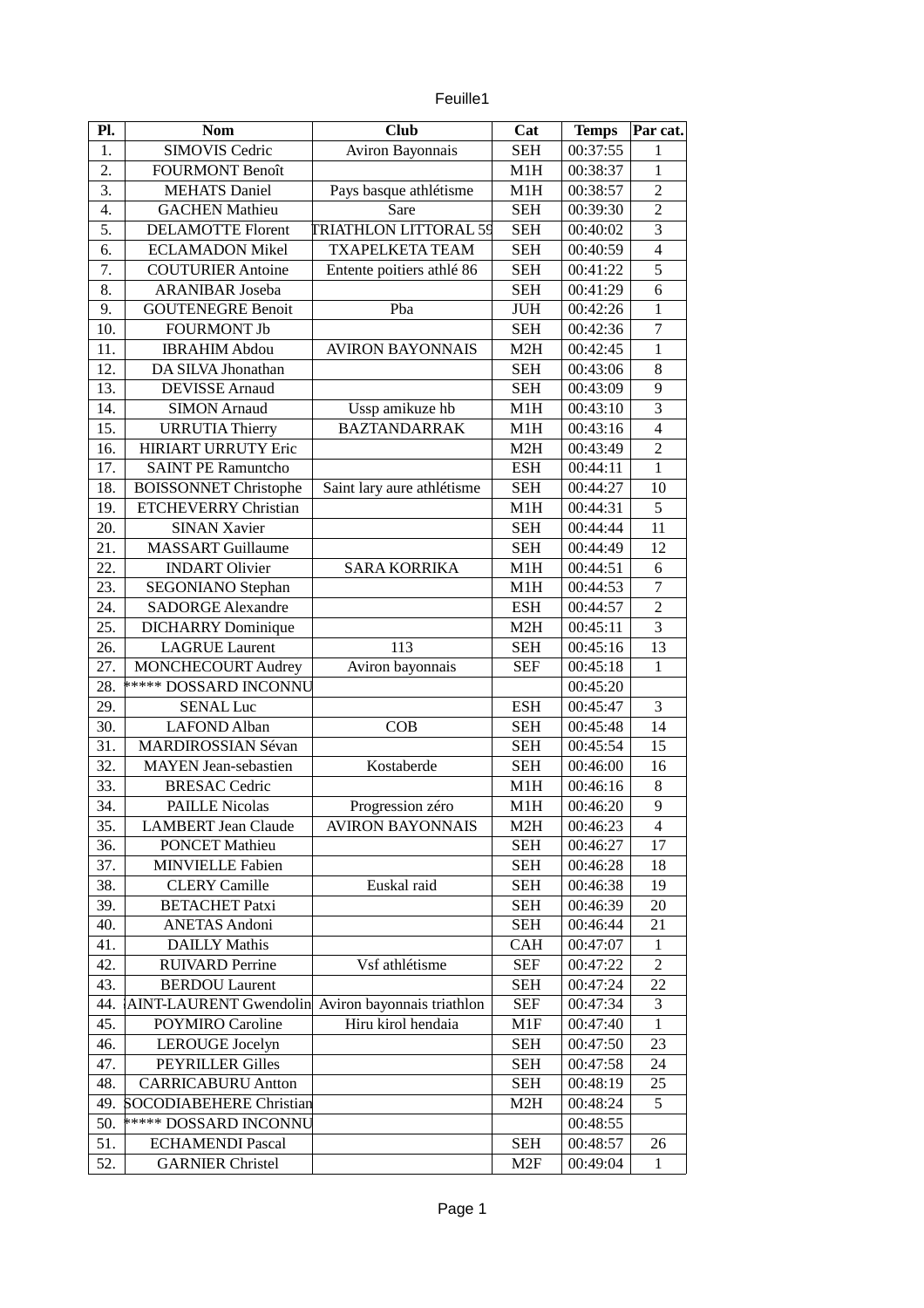53. CROCHET Mickael ESM CHALLANS M1H 00:49:07 10 54. ROUILLOT Yoann As ascain SEH 00:49:14 27 55. HIRIBARREN Olivier M1H 00:49:22 11 56. GARCIA TORRES Barbara SEF 00:49:26 4 57. BORDA Alexia M1F 00:49:27 2 58. DUHALDE Inaki  $\vert$  CAH  $\vert$  00:50:03 2 59. BORTHAYRE Eric 1980 1991 1992 1994 100:50:10 6 60. BREGANI Laurent M1H 00:50:11 12 61. HEGUIABEHERE Yoan SEH 00:50:11 28 62. RISTAT Marianne COB M1F 00:50:16 3 63. DARRICAU Sébastien Cob SEH 00:50:17 29 64. MAILHARIN Pascal SEH 00:50:20 30 65. ETCHEVERLEPO Olivier M1H 00:50:34 13 66. CHAIGNON Severine Asc napurrak espelette M1F 00:50:40 4 67. BELLOCQ Xabi SEH 00:50:41 31 68. LARIVE René  $\vert$  M2H 00:50:48 7 69. GOYTINO Henri 1989. Ann ann an t-India ann an t-India ann an t-India ann an t-India ann an t-India ann an 70. DELAVAL Joseph M1H 00:51:17 14 71. LARRONDE Hervé  $M1H$  00:51:21 15 72. BRILLAXIS Yves  $\vert$  M2H  $\vert$  00:51:22 9 73. | HARAMBOURE Xan | SEH | 00:51:40 | 32 74. GAUYAT Eric M1H 00:51:48 16 75. DORATEGUY Damien | SEH 00:51:51 33 76. DUHALDE Aitor JUH 00:51:55 2 77. BIDEGAIN Christophe M2H 00:51:56 10 78. NEYRAC Julien M1H 00:52:00 17 79. \*\*\*\*\* DOSSARD INCONNU 00:52:04 80. BISQUEY Philippe BETI GORAGO M2H 00:52:07 11 81. COTABARREN Jean M3H 00:52:08 1 82. DURET Daniel | ECLA | M2H | 00:52:11 | 12 83. PAILLé Carole SEF 00:52:21 5 84. MILAN Bruno Jogging labenne M2H 00:52:23 13 85. SUHAS Enaut ASC NAPURRAK CAH 00:52:24 3 86. MARCHETTO Rossano M2H 00:52:35 14 87. ETIENNE Philippe 1 M1H 00:52:55 18 88. AUREGUIBERRY Dominique NAPURRAK SEH 00:53:03 34 89. LARRAMENDI Michel SEH 00:53:26 35 90. FAUGERET Benoit NAPURRAK M1H 00:53:33 19 91. OXARANGO Isabelle 1988 1991. 1991. 1992. 1993.46 5 92. PEYROUTET Benat | M2H 00:53:56 15 93. LALANNE Christophe | SEH 00:53:57 36 94. OYHAMBURU Alain M1H 00:53:59 20 95. DUPARD François 1 M3H 00:54:07 2 96. FIGUS Frederic M1H 00:54:10 21 97. MARTINEZ Olivier New SEH 00:54:20 37 98. LAMBERT Valentin NCLOITRE JOGGING CLU CAH 00:54:26 4 99. SCHOLLE Thierry M1H 00:54:27 22 100. DAVID Odran SEH 00:54:27 38 101. ALMEIDA Andoni ESH 00:54:45 4 102. COULOUME Michel M2H 00:54:46 16 103. MARRO DURET Damien ESH 00:54:46 5 104. **IDIART Christelle** SEF 00:54:51 6 105. CHAIBI Sarah M1F 00:54:52 6

Feuille1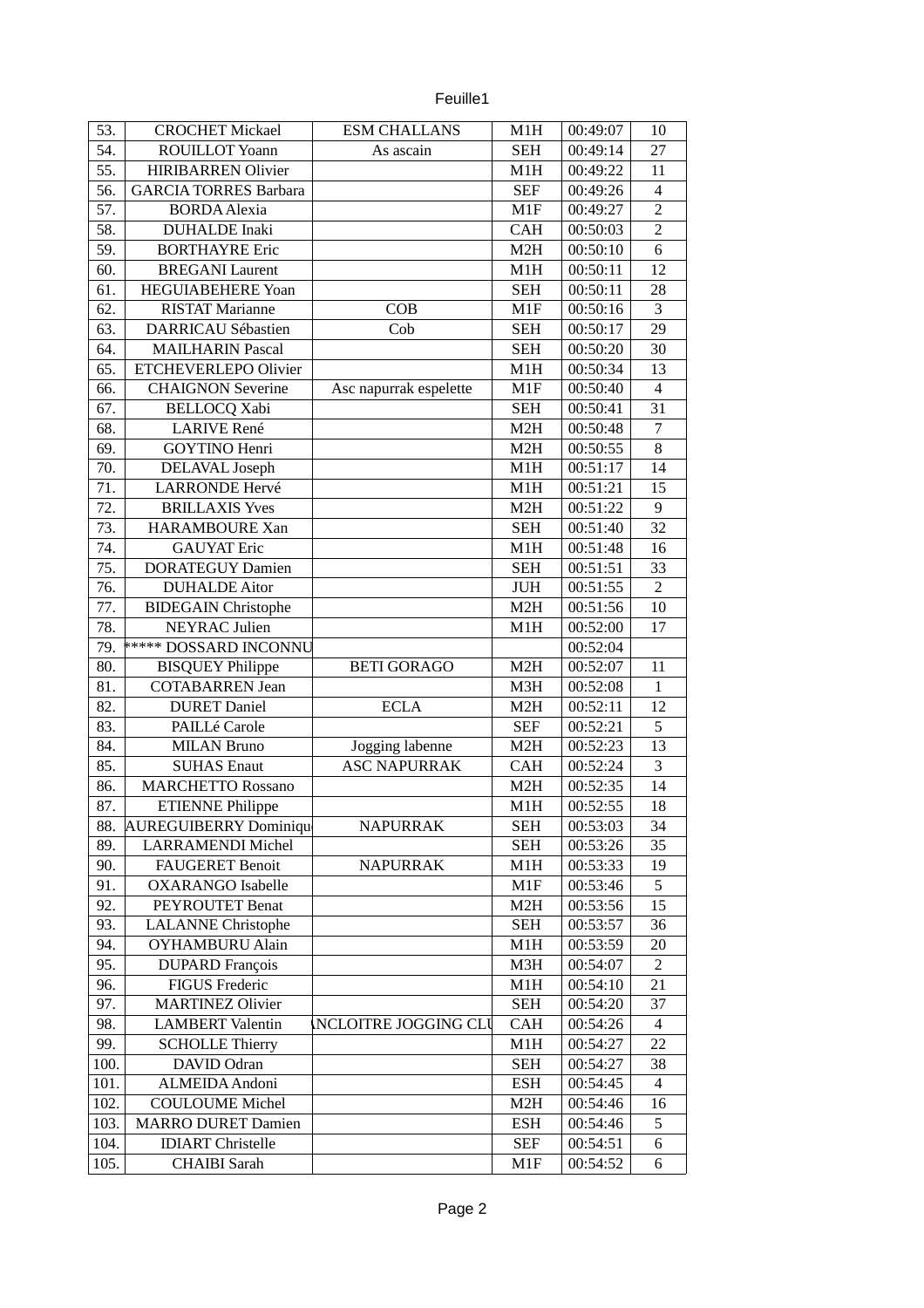|  | euille. |
|--|---------|
|  |         |

| 106. | <b>CLéMENT Yann</b>            |                           | M1H              | 00:54:57 | 23                      |
|------|--------------------------------|---------------------------|------------------|----------|-------------------------|
| 107. | <b>ETCHEVERRY Olivier</b>      |                           | M1H              | 00:55:05 | 24                      |
| 108. | <b>FADELLI Christine</b>       | <b>AC AUCH</b>            | M3F              | 00:55:10 | $\mathbf{1}$            |
| 109. | <b>CORRIHONS Sylvie</b>        |                           | M2F              | 00:55:12 | $\overline{2}$          |
| 110. | <b>BOS Alain</b>               |                           | M2H              | 00:55:18 | 17                      |
| 111. | <b>CROCHET Marina</b>          | <b>ESM CHALLANS</b>       | M1F              | 00:55:20 | 7                       |
| 112. | <b>BARTETE Patrick</b>         |                           | M3H              | 00:55:24 | 3                       |
| 113. | <b>ETCHEVERLEPO Karine</b>     |                           | M1F              | 00:55:26 | $\, 8$                  |
| 114. | <b>LARRORY Brice</b>           |                           | M1H              | 00:55:47 | 25                      |
| 115. | <b>SARABANDO Fernando</b>      |                           | M2H              | 00:55:50 | 18                      |
|      | 116. SOCODIABEHERE Christian   |                           | M2H              | 00:56:10 | 19                      |
| 117. | <b>BRUERE Xavier</b>           | <b>ASC NAPURRAK</b>       | M1H              | 00:56:13 | 26                      |
| 118. | <b>CADIC</b> Laurent           |                           | M2H              | 00:56:40 | 20                      |
| 119. | <b>HARISTOY Corinne</b>        | As ascain elgarrekin      | <b>SEF</b>       | 00:56:54 | $\overline{7}$          |
| 120. | <b>ETCHECOLAS Eric</b>         |                           | <b>SEH</b>       | 00:57:15 | $\mathbf{1}$            |
| 121. | <b>JORAJURIA Eneko</b>         | As ascain elgarrekin      | M1H              | 00:57:20 | 27                      |
| 122. | <b>ETCHEVERRY Nicolas</b>      |                           | <b>SEH</b>       | 00:57:21 | 39                      |
| 123. | <b>LEROY Nathalie</b>          |                           | M1F              | 00:57:30 | 9                       |
| 124. | DA SILVA Jonathan              |                           | SEH              | 00:57:30 | 40                      |
| 125. | <b>SALMON Elodie</b>           |                           | <b>SEF</b>       | 00:57:30 | $\, 8$                  |
| 126. | <b>CHAUTARD Jeremy</b>         |                           | SEH              | 00:57:30 | 41                      |
|      | 127. BERERO DE LA TORRE Alicia |                           | <b>ESF</b>       | 00:57:35 | $\mathbf{1}$            |
| 128. | <b>MARTINON Cedric</b>         |                           | <b>SEH</b>       | 00:57:57 | 42                      |
| 129. | <b>SALLES Patrick</b>          | Euskal sherpak            | M1H              | 00:57:58 | 28                      |
| 130. | DAGUERREGARAY Jean             |                           | <b>SEH</b>       | 00:57:59 | 43                      |
| 131. | <b>FACON Thierry</b>           |                           | M2H              | 00:58:03 | 21                      |
| 132. | <b>INCHAUSPE Philippe</b>      |                           | M2H              | 00:58:23 | 22                      |
| 133. | <b>INCHAUSPE Benedicte</b>     |                           | <b>SEF</b>       | 00:58:23 | $\boldsymbol{9}$        |
| 134. | <b>LICOUR Angeline</b>         | COB                       | M1F              | 00:58:28 | 10                      |
| 135. | <b>ARAMBEL Xabi</b>            |                           | <b>SEH</b>       | 00:58:33 | 44                      |
| 136. | <b>GIPOULOU Clement</b>        |                           | <b>SEH</b>       | 00:58:44 | 45                      |
| 137. | <b>MOUREAUX Aurelien</b>       |                           | <b>SEH</b>       | 00:59:09 | 46                      |
| 138. | <b>DARRITCHOL Vincent</b>      |                           | M2H              | 00:59:11 | 23                      |
| 139. | <b>LABAT</b> Jose              |                           | M3H              | 00:59:26 | $\overline{\mathbf{4}}$ |
| 140. | <b>DUPONT Eric</b>             | <b>JOGGING CLUB HARMA</b> | M <sub>2</sub> H | 00:59:35 | 24                      |
| 141. | <b>LAMBERT</b> Emmanuel        | Lencloitre jc 86          | M1H              | 00:59:50 | 29                      |
| 142. | <b>BOS Geoffrey</b>            |                           | <b>SEH</b>       | 00:59:58 | 47                      |
| 143. | <b>BOUDIER Alexia</b>          |                           | <b>ESF</b>       | 01:00:22 | 2                       |
| 144. | <b>GONNORD Patrick</b>         |                           | <b>SEH</b>       | 01:00:22 | 48                      |
| 145. | <b>RUBIO Mathieu</b>           |                           | <b>SEH</b>       | 01:00:23 | 49                      |
| 146. | <b>LANDO Stephane</b>          |                           | M1H              | 01:00:35 | 30                      |
| 147. | <b>ESTAYNOU Olivier</b>        |                           | M1H              | 01:00:50 | 31                      |
|      | 148. HAMALBIDE Jean christophe |                           | M1H              | 01:00:57 | 32                      |
| 149. | <b>BERTERREIX Edwige</b>       | Asc napurrak espelette    | <b>SEF</b>       | 01:01:00 | 10                      |
| 150. | <b>POUSTIS Laure</b>           |                           | <b>SEF</b>       | 01:01:01 | 11                      |
| 151. | <b>TEILLAGORRY Patrice</b>     |                           | <b>SEH</b>       | 01:01:41 | 50                      |
| 152. | <b>DELAVAULT Janique</b>       |                           | M2F              | 01:02:04 | 3                       |
| 153. | <b>ELICHONDO Pierre</b>        |                           | M1H              | 01:02:27 | 33                      |
| 154. | <b>BOISSELIER Jean Marc</b>    |                           | M2H              | 01:02:41 | 25                      |
| 155. | <b>ELOLA</b> Josemari          |                           | M2H              | 01:02:43 | 26                      |
| 156. | ETCHEVERRY Laura               |                           | <b>SEF</b>       | 01:02:46 | 12                      |
| 157. | <b>URRUTY Marie</b>            |                           | <b>SEF</b>       | 01:02:47 | 13                      |
| 158. | <b>CHARBONNEL Lionel</b>       |                           | M1H              | 01:02:56 | 34                      |
|      |                                |                           |                  |          |                         |